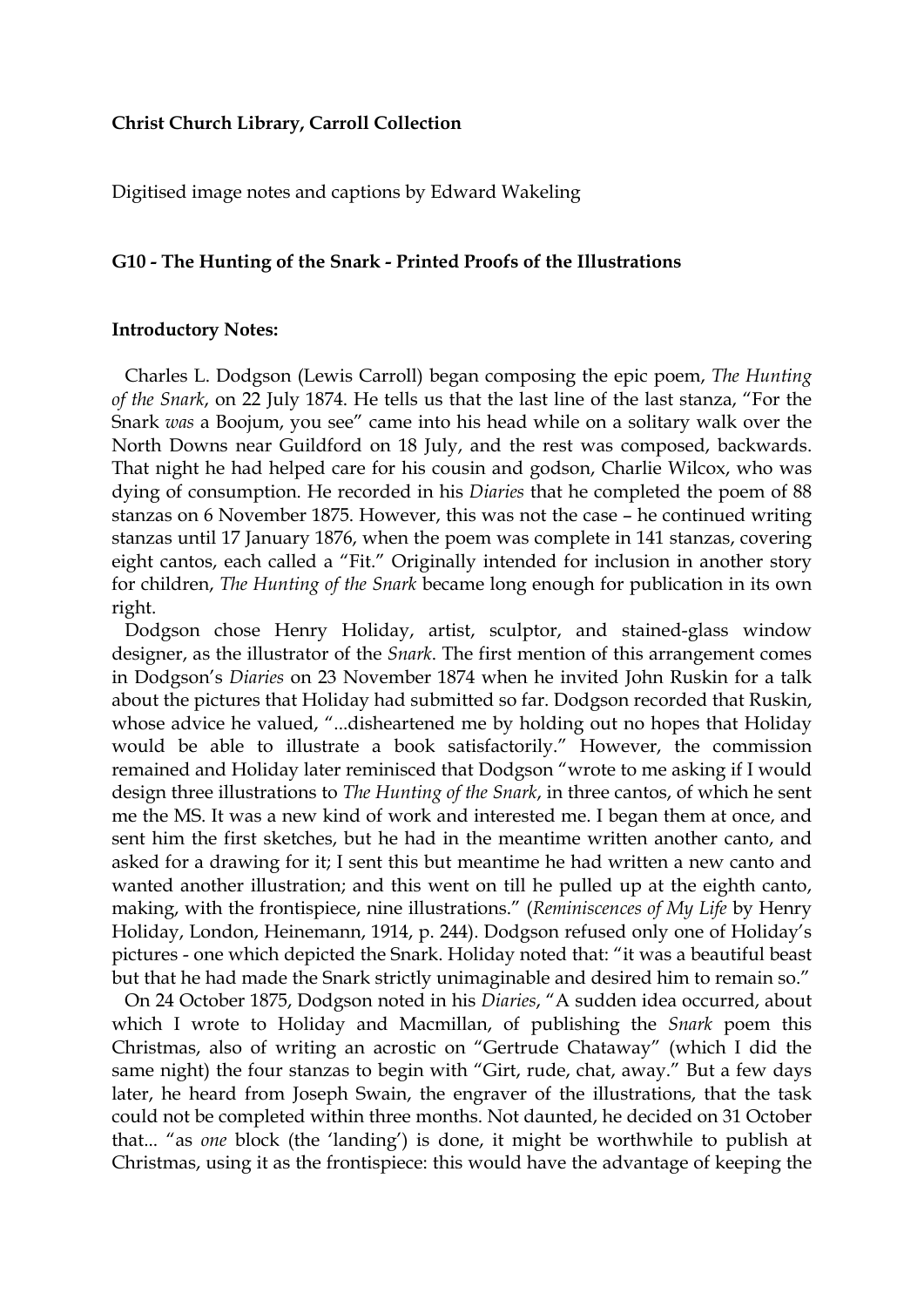other five pictures, to come out *new,* if the poem is ever introduced into a story." On 7 November he recorded: "Sent to Macmillan the rest of the MS. of *The Snark,* with the dedicatory verses (written October 24, 25) etc. Wrote to Fanny [sister], and Mrs. Chataway, telling them of the intended publication. No one has yet known of it but Macmillan etc., and Mr. and Mrs. Holiday."

 Dodgson's plan to publish the *Snark* at Christmas 1875 with one illustration as a frontispiece also fell by the wayside. This gave Dodgson the opportunity to extend the poem and for Holiday to add more illustrations. In a letter to his publisher, Macmillan and Company, dated 17 January 1876, he wrote that the *Snark* should be advertised: "to be published on the 1st of April," and adding that surely this is the fittest day for it to appear. However, copies, now containing nine illustrations by Holiday, were available by 29 March when Dodgson wrote inscriptions in a number of presentation copies, some especially bound in coloured bindings for this purpose.

 For more information, see *Lewis Carroll and His Illustrators*, edited by Morton N. Cohen and Edward Wakeling, London, Macmillan, 2003, pp. 22-35, and *Lewis Carroll's Diaries* edited by Edward Wakeling in 10 volumes, Luton and Clifford, The Lewis Carroll Society, 1993-2007.

### **Individual images:**

### G10-1

"The Landing" used as the frontispiece for *The Hunting of the Snark*. Drawn by Henry Holiday and engraved by Joseph Swain. This is a printed proof of the drawing. The subject of the illustration came from the first verse of the poem in "Fit the First." The Bellman (Captain of the ship on a quest to find a Snark) is seen landing the Banker, supporting him "on the top of the tide/By a finger entwined in his hair."

### G10-2

"The crew was complete," page 5 of *The Hunting of the Snark*. Drawn by Henry Holiday and engraved by Joseph Swain. This is a printed proof of the drawing. This picture also illustrated "Fit the First" and depicts seven members of the crew; the Bellman, the Baker, the Barrister, the Billiard-Marker, the Banker, the Maker of Bonnets and Hoods, and the Broker. Not shown are the three remaining members of the crew; the Butcher, the Beaver, and the Boots.

### G10-3

"To pursue it with forks and hope," page 41 of *The Hunting of the Snark*. Drawn by Henry Holiday and engraved by Joseph Swain. This is a printed proof of the drawing. This illustration is part of "Fit the Fourth" – entitled "The Hunting." In it are depicted six members of the crew with additional characters representing "Care" and "Hope." Dodgson originally intended Holiday to reproduce the heads of "Care" and "Hope" as roundels to decorate the front and back covers of the book, but eventually Holiday drew full-size illustrations showing the Bellman at the top of the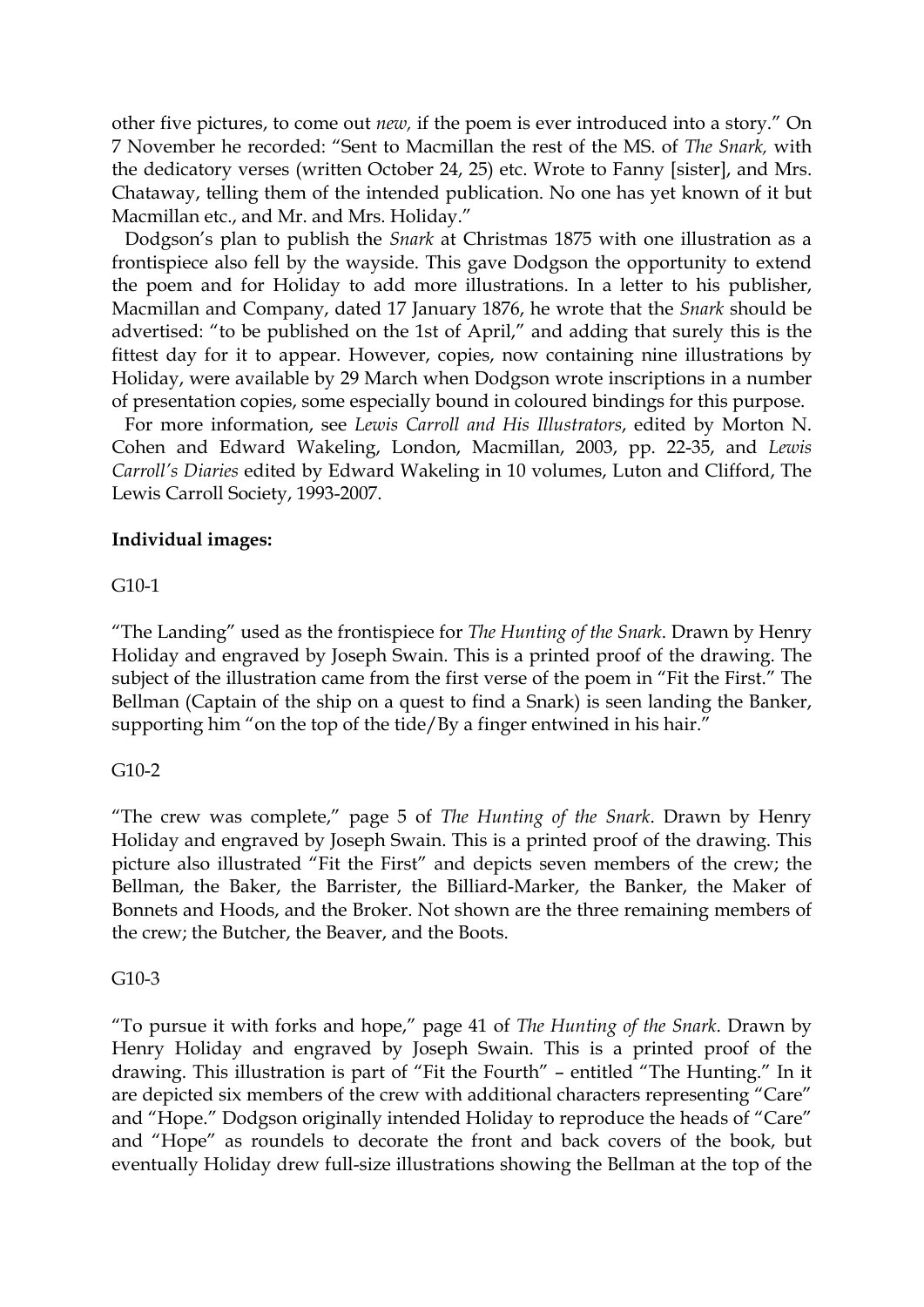ship's mast (front cover) and a buoy revealing the words "It was a Boojum" (back cover).

## G10-4

"The Baker's Tale," page 31 of *The Hunting of the Snark*. Drawn by Henry Holiday and engraved by Joseph Swain. This is a printed proof of the drawing. The picture shows the Baker taking heed of his Uncle's warning that "If your Snark be a Boojum! For then/ You will softly and suddenly vanish away," which comes from "Fit the Third."

## G10-5

"Whenever the Butcher was by, The Beaver kept looking the opposite way," page 10 of *The Hunting of the Snark*. Drawn by Henry Holiday and engraved by Joseph Swain. This is a printed proof of the drawing. This is the third and final picture to illustrate "Fit the First," entitled "The Landing." It shows the Butcher sharpening his blade, and the Beaver cautiously making lace on the deck of the ship.

## G10-6

"The Barrister's Dream," page 62 of *The Hunting of the Snark*. Drawn by Henry Holiday and engraved by Joseph Swain. This is a printed proof of the drawing. It comes from "Fit the Sixth" and depicts the Barrister dreaming of a court-scene in which the Snark is defending a pig accused of deserting its sty. The Snark is heavily disguised in wig and gown, and only a back-view is revealed so that his face cannot be seen.

# G10-7

"The Vanishing," page 82 of *The Hunting of the Snark*. Drawn by Henry Holiday and engraved by Joseph Swain. This is a printed proof of the drawing. The picture shows a faint outline of the Baker as he softly and suddenly vanishes away having found a Snark, which happened to be a Boojum. It is included in the last canto, "Fit the Eighth," entitled "The Vanishing."

## G10-8

"The Banker's Fate," page 74 of *The Hunting of the Snark*. Drawn by Henry Holiday and engraved by Joseph Swain. This is a printed proof of the drawing. This is the illustration for "Fit the Seventh," which depicts the fateful Banker who has encountered a Bandersnatch, turning him black in the face, but his waistcoat white. The Beaver and Butcher are at hand, but the Bellman encouraged them to "Leave him here to his fate – it is getting so late" and the Snark hunting continued.

G<sub>10-9</sub>